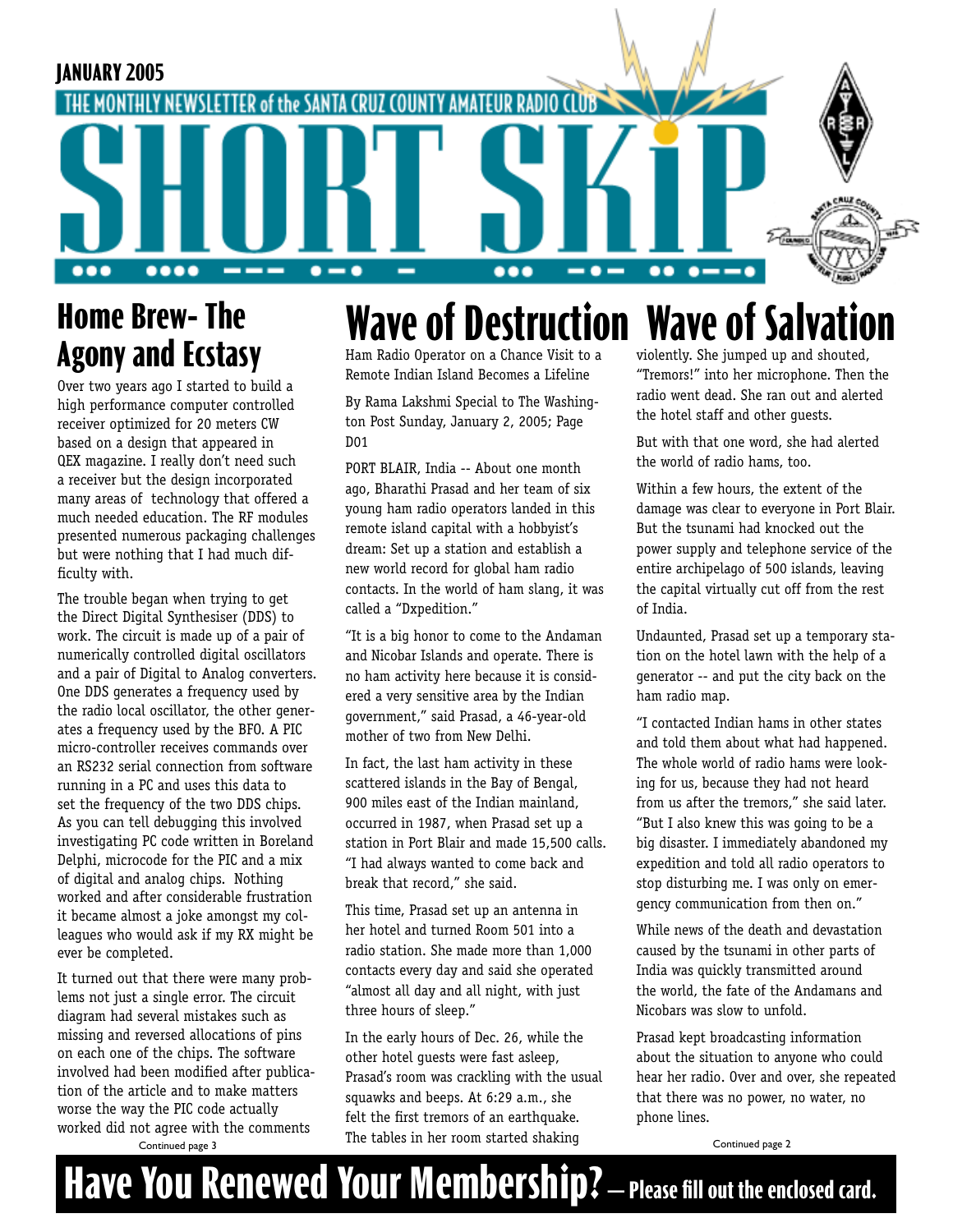



Published 12 times per year. Free to members. *Santa Cruz County Amateur Radio Club, Inc.* Post Office Box 238 Santa Cruz, CA 95061-0238

Editor and Publisher Ron Baldwin, K6EXT (831) 419-1025 K6EXT@fireclay.com Columnist: Art Lee, WF6P Writer: Ron Skelton, W6WO Distribution: Elaine Pennell, KE6FRA

### **Waves continued**

On Monday morning, she marched into the district commissioner's office and offered her services. "What is a ham?" he asked her. After she explained, he let her set up a radio station in his office, and a second one on Car Nicobar, the island hit hardest.

For the next two days, as the government grappled with the collapsed communication infrastructure, Prasad's ham call sign, VU2RBI, was the only link for thousands of Indians who were worried about their friends and families in the islands. She also became the hub for relief communications among officials.

"Survivors in Car Nicobar were communicating with their relatives in Port Blair through us," she said. When the phone lines were restored on Tuesday, Prasad's team in Car Nicobar radioed information about survivors to her team in Port Blair, whose members then called anxious relatives on the mainland to tell them that their loved ones were alive and well.

Prasad also helped 15 foreign tourists, including several from the United States, send news to their families. Offers of relief aid poured in from around the world through her radio, and she directed them to government officials. She also arranged for volunteer doctors to be sent from other Indian states.

Now she has become so popular in the islands, and in the ham world, that she

## **Personal Profile— Mike (WA6OUW)**

Mike (Kit-Builder Extraordinaire) Huffstetler is a native of the Watsonville area and introduces himself as coming from a "hunting and fishing family with humble beginnings".

Not exactly qualifications you would think might lead to a successful career in Silicon Valley, however, one soon appreciates his remarkable abilities and the underlying reasons for them. Blessed from the beginning with a

devoted father, Mike was also fortunate in meeting Ernie N6HN who became his mentor. It was Ernie who stressed the importance of good soldering and to this day they enjoy hunting together.

In the 60's Mike and his Dad attended a club meeting of W6PIY in Los Gatos and shortly after gained their ham licenses. While still at high school his teachers recognized the value of his ham ticket and Mike was given the task of building their lab equipment. With the coming of the "QRP" revolution" Mike built many kits himself and was often asked by others to fix their equipment. Later on Mike ran into Dave Benson of Small Wonder Labs and this was the beginning of his relationship with the wider kit building community. Demand for Mikes work soon became significant and it was his XYL Lorna who suggested forming his current company, KitBuilders. It is a fair question to ask why anyone who purchased a kit would want Mike to build it. Although Mike will

said she has been affectionately nicknamed the "Teresa of the Bay of Bengal."

When the earthquake occurred, Prasad's worried husband called her from New Delhi and asked her to return home immediately.

"He reminded me that I have two children to look after back home," she said, laughing. "I told him that as a ham radio operator, I have a duty in times of disaster."

Under India's strict communications laws, a ham cannot leave home with his or her radio without going through an elaborate build complete kits or fix the work of others his main focus is the placement of the most complex IC chips and Surface Mount Devices that can be a challenge for many an

erstwhile builder.

Today Mike's reputation is very well established for work of the highest quality; fast turn round, and reasonable price. His technique involves initial brushing with an organic solder flux, solder of .015 diameter for the finest pins and .031 for other components.

He uses irons with very fine comical tips at 625degrees F and removes the iron immediately after solder begins to flow—typically just a second or two. He has developed his own post-solder cleaning technique using a toothbrush and Dove liquid dish soap, washing then drying with absorbent paper and a fan. Mike simply loves what he does and the quality of his work is something he is justifiably proud of.

As Depot Manager at Northrop-Grumman Electronic Systems Mike is in charge of fixing issues with aviation electronics. Quite apart form his electronic occupations Mike has a professional resume-writing business and has also patented a new product for fishermen called PolePal, that came from an original idea of his father. You would go far before meeting such a talented handson Ham and multi-tasking entrepreneur. As devices get smaller Mike's business will certainly grow and we wish him continued success in the future.

bureaucratic process to obtain permission from various ministries.

Prasad said that after her first expedition to Port Blair, she spent 17 years begging and badgering officials before she was allowed to return.

Now she hopes her work in the aftermath of the tsunami will ease the path for other hams in India.

"She looked like a simple housewife when she checked in," recalled Ravi Singh, the hotel manager in Port Blair. "But now I marvel at the courage she has shown."

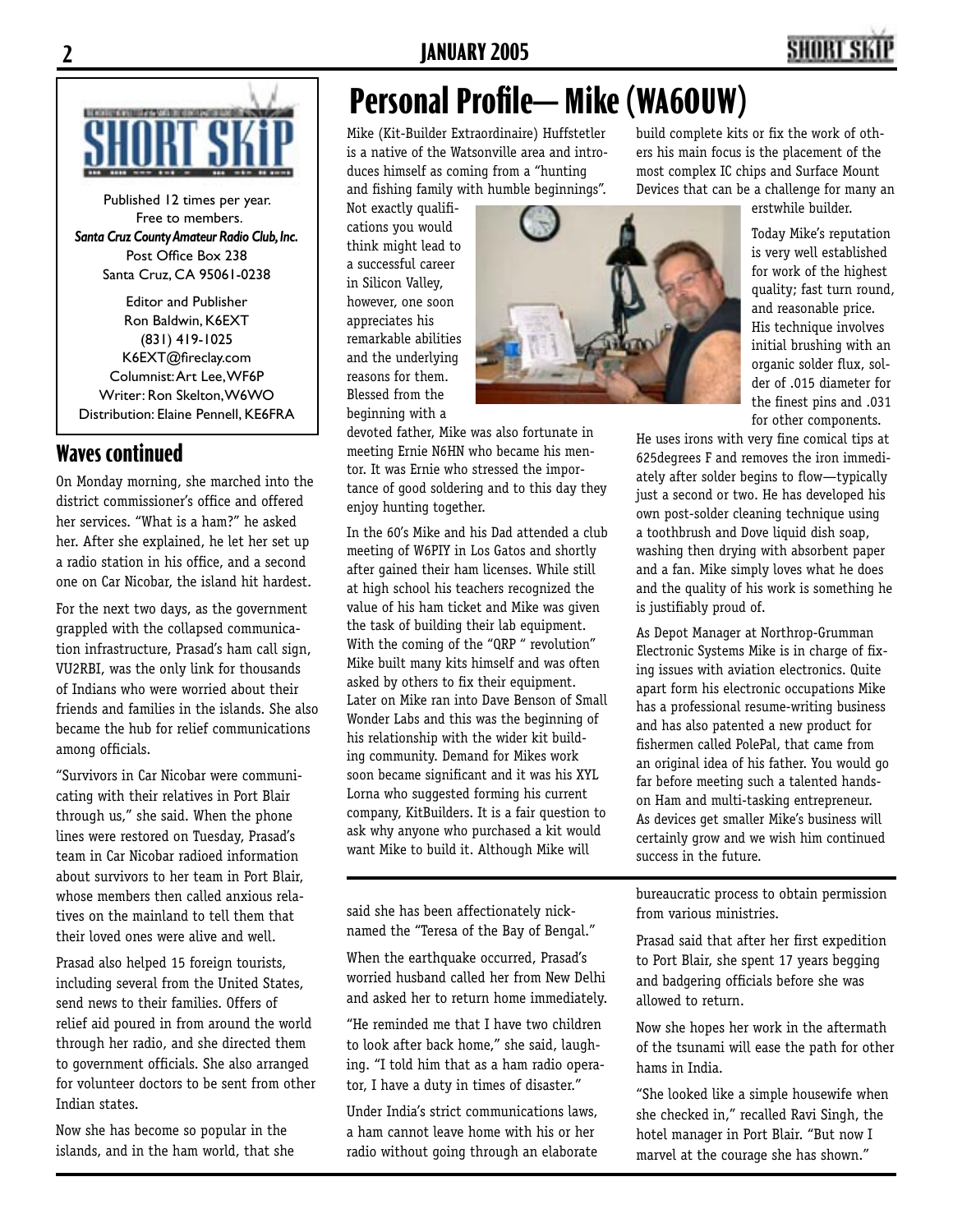# **2 JANUARY 2005 3**



Was sitting at the kitchen table a couple of days ago and received a landline from pal Gary Baker, N6ARV. He was visiting this area from his QTH in Rio Vista. He stopped by and together, we tore into my long-down, but favorite ICOM IC 761. The doggone readout display wouldn't display. It had been cutting in and out for months and a few taps on the rig usually brought it back on line. Can you imagine how aggravating it can be to try to QSY to another freq and have the digits disappear? Then try to get back to the net frequency to make contact? I resorted to ever-larger hammers after the gentle tapping failed. Then nada.

At first we tried to pull the front face off, then consulted the manual and removed the top cover. We removed two small screws and pulled the readout component up to where we could work on it. Gary checked the 50 or so solder joints on the circuit board with a bright flashlight and magnifying glass, finding a couple he suspected were bad. With my 15 watt soldering iron he expertly dabbed at the connections, adding a bit of solder, using the solder sucker to remove the excess. He gave me some pointers on soldering, noting that my solder would be fine for heavy-duty soldering of roof drains. I protested, showing him that I had purchased the solder from Quement's. He was used to using smaller diameter solder. He also added a bit of solder to a throughhole where the two circuit boards made contact. "Let's button it up" he said. We

put everything back together and the top cover back on. Gary let me plug in the power cord and hit the "on" switch. Voila! The readout lit up like a Christmas tree. Boy was I happy. The rig had been down for nearly a year while I used my trusty Kenwood 930S for daily contacts.

Gary checked out my 80 meter wire, up only ten feet above the ground. The temporary make-shift tower supporting the dipole had slipped down a few feet from its nylon straps lashing it to my sun deck. The last wind storm had caused the shift and the tower's base slipped off a 4x4 on the deck. It didn't look too good. I sheepishly admitted that the "temporary" antenna had been up for a year. My temporary 40 meter dipole was up about 10 feet. It had been blown down in the latest wind storm when a tree branch fell on it. I told Gary that despite all that, I received 10 to 20 over nine signal reports most of the time.

The next day I put the ICOM back on line. It has a lot more bells and whistles than the 25-year-old Kenwood. It might have been my imagination, but the incoming signals seemed to be coming through the speaker in a much clearer tone. When I got back on the air, I had to refamiliarize myself with the various features and punch in freqs on the memory. The builtin keyer was nice. I had been using my straight key with the Kenwood. My next action will to be to set the Kenwood up in my office. For that I have a Butternut vertical that should work fine.

## **W8FLL's 80th**

Dave W8FLL invites you to attend his 80th Birthday Party on Jan 29th from 1-5 PM. Please watch for details and RSVP

— 73, Ron W6WO

#### **Interesting Web Sites...**

Winlink 2000 network http://winlink.org/features.htm

Earthquakes http://quake.wr.usgs.gov/recenteqs/Quakes/nc51151992.htm RF Exposure calculator http://n5xu.ae.utexas.edu/rfsafety/ Project Oscar http://www.projectoscar.net/beacon.php WiFi HPWREN network http://www.npaci.edu/online/v6.25/hpwren.landsat.html Remote Camera Mission Peak http://64.124.190.26/view/view.shtml

### **Home Brew continued**

included in the code itself. This only became evident through the use of a logic analyzer that is like an oscilloscope which can capture the bit patters appearing on the pins of the PIC.

I had just about given up because having checked and rechecked the simple circuit surrounding the PIC it's code just wasn't running. As you might know a microcontroller requires a local clock provided by a XTAL oscillator. I had checked and observed that I was getting some nice sinewaves however as XTAL oscillators are among the most reliable of components it had not occurred to me to check its frequency. When I finally did I couldn't at first believe what I saw- the XTAL was correctly marked but it oscillated at 18 MHz instead of 7MHz. This meant the PIC didn't have chance to deal with the commands coming over the connection. Replacing the XTAL provided the answer that I was looking for at last.

Just to be clear, I have now some confidence in all the individual modules of the RX but what remains is how they all perform together as a complete system. I expect some more agony and ecstasy lie ahead and hope that within the next year or two to report success.

—73, Ron, W6WO

## **WX6MTR - NWS Monterey SKYWARN**

Congratulations to Scott KG6TDA and the folks at the National Weather Service Forecast Office (NWSFO) in Monterey (MTR) on finally receiving their new club callsign, WX6MTR.

Recent ham activity in our local Forecast Office, with photos:

http://www.wrh.noaa.gov/mtr/ 04skywarnday.php

As winter begins and the sun is starting to return, the new license was granted and became effective on the

winter solstice, December 21. Keep an ear open for them, from now on. With this new WX6MTR amateur callsign the Monterey NWS Forecast Office joins the following NWSFOs with similar callsigns who participated in SKYWARNRecognition Day this year.

http://hamradio.noaa.gov/

—Cap KE6AFE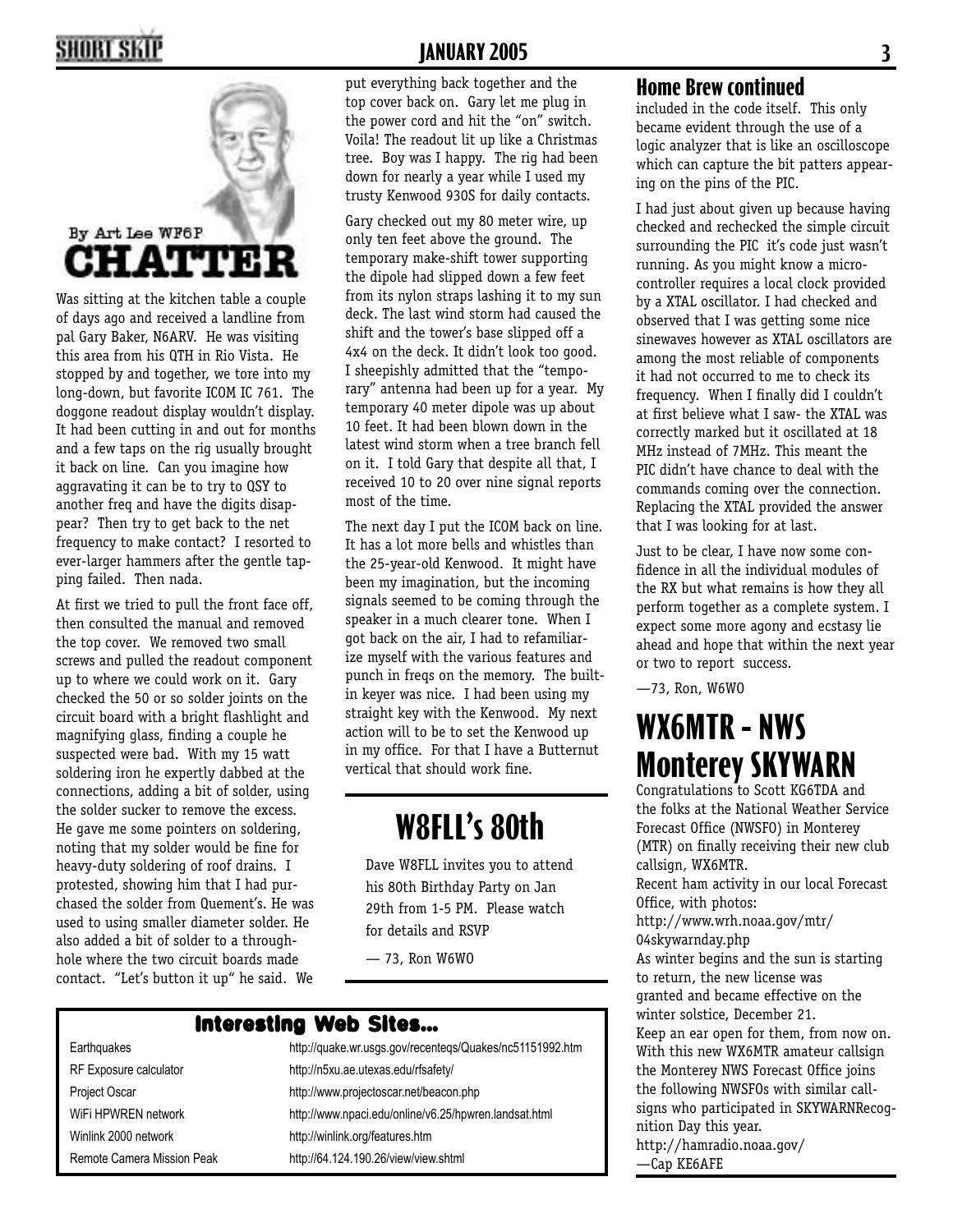If the CAKE session on Jan. 6 is anything to go by we are in for a very entertaining year.

Thanks to all who participated but especially Roy's (KF6KVD) friend Cody for bringing a mystery object. This was a 10 inch cube wooden box with a small glass panel and a couple of terminals. It was not long before we guessed it to be some form of projection device. Upon opening

it was confirmed as a micro-ameter that used an elaborate arrangement of lamp and mirrors to project its needle movement. Evidently a most sensitive laboratory instrument from the 50's era.

Alan (KC6VJL) brought along a copy of the latest ARRL handbook that gained the approval for it's fresh content and CD and also showed a copy of the ARRL VHF/Microwave CD

We revisited the topic of soldering techniques again as it is of special interest these days with the dense chips now appearing in ham projects. It is clear that we love both old and new subjects and were intrigued by books Pat AA6EG brought about Don Wallace W6AM, an Army Wireless reference and photographs of a 650 kHz antenna all from around the same 40s-50s era. Snide remarks alluding to Ron's age were studiously ignored.

Bob K6XX entertained us with his tales of fighting bizarre parasitic effects in a

linear or should it be called a spark transmitter. Bob also provided some insight into how well his Beverage antennas are working and reported some more EU DX on 160. We noted that Beverage antennas do not usually involve beer cans. The ARGO/QRS software combination for weak signal work surfaced once again.

Peter (AB6WM) mentioned some emerging high capacity battery technologies and a demo of of a full-size car running on a pair of AAs.

An article in the current issue of QEX has the appealing title of "How antennas radiate" . It is not often these days to find articles that are based on the foundations developed by Gauss, Lenz, Faraday, Maxwell, Newton and Einstein. How dielectric



antennas behave is something to be looked into.

Ron (W6WO) mentioned that you can purchase a useful size RF-tight, aluminium project box at Trader Joes that comes complete with two layers of simply wonderful English Toffee. Ron also bragged about finally getting his computer controlled DDS to work having solved many layers for issues in the circuit and software design.

Where else can you get two hours of edutainment for the \$1.50 price of excellent coffee !

—73, Ron W6WO

## **Ham Radio another 4 JANUARY 2005 5**

Joe Tomasone (AB2M) November 23, 2004

Yes, yes, I know. You've heard this before. It's been pronounced when FM was introduced, screamed from the mountaintops when no-code came to be, and continues even today with BPL. However, I have seen some disturbing trends lately, and I think that they point towards the slow and painful death of the hobby we hold dear. Please, indulge me for a moment as I explain.

Whenever there is any threat to Amateur Radio, be it potential band reallocation, Part 15 intrusion, or any other issue that threatens to upset the status quo, we hams immediately raise the one sacred, (usually) FCC-scaring, blood boiling rallying cry that we have - WE PROVIDE EMERGENCY COM-MUNICATIONS. We never justify ourselves anymore as advancers of the radio art (we'd be hard pressed to do so these days), so the only value we can provide to justify our continued occupancy of billions of dollars of spectrum is merely emergency communications. I believe that very soon, certainly in my lifetime, we will be all but out of that game. Allow me to explain.

I have been a resident of Tampa, FL for the past few years. 2004 will certainly be remembered around here for a long time - and should have been a shining example of emergency communications saving the day time and time again. You didn't hear that this time. Wonder why? I spent time in some of the hardest hit areas here in Florida, and what I saw from an emergency communications perspective scared me silly. Before we tackle that, however, let's go back in time a little:

1991: A newly licensed ham living in Long Island, NY; I am called up to help provide communications in support of Hurricane Bob, which would up dealing a glancing blow to the eastern end of the Island. We were activated by the local emergency management office, and assigned to various government and first responding agencies to allow for intercommunication if needed. Fortunately, we were not tasked in my immediate area.

1996: TWA Flight 800 crashes off the coast of Long Island. Hams assist the Red Cross in providing communications for mass care operations (primarily). This, I will later realize, is the first operation I have been involved with in which hams were merely augmenting a cellular system that was overloaded for an agency that has radio com-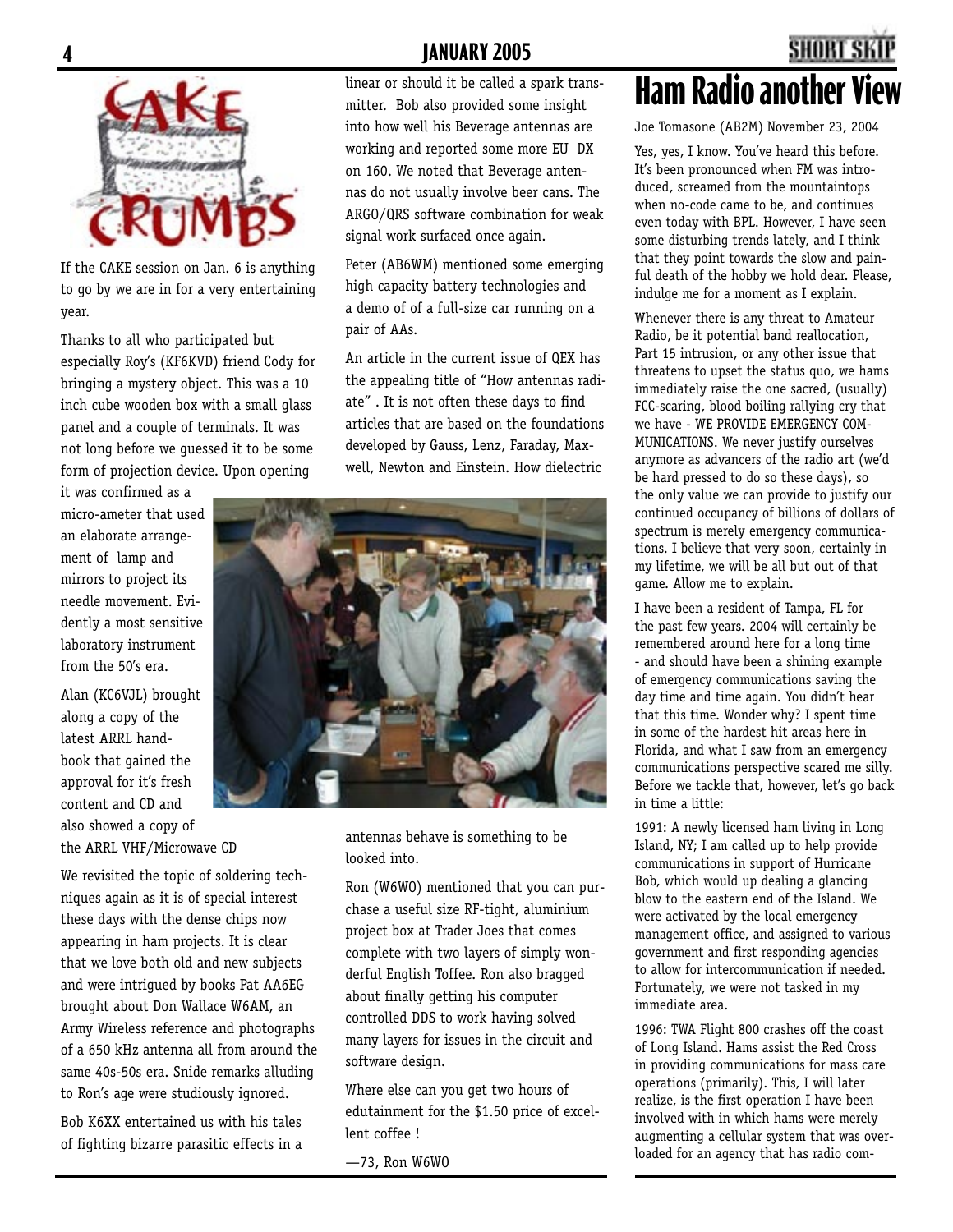# **4 JANUARY 2005 5**

munication equipment of its own but rarely uses due to training and equipment issues.

2001: 9/11. I am forced by my employer to sit this one out in Florida (where I have arrived earlier in the year), but manage to scrape together a web-based database to manage the load of volunteers. I quickly realize that this, again, is a Red Cross/ Salvation Army support operation. I never heard of any assistance to FDNY, NYPD, Port Authority Police, the EMO, or anything else.

2004: Four hurricanes in almost as many weeks. Hardly anywhere in Florida has not been affected by these storms. People are without food, shelter, electricity, water, telephones, cell phones (in many cases). Essentially, much of Florida has dialed the clock back 100 years or so. Tensions are high. The EMOs consider how to prevent civil disturbances and looting of incoming food and supplies. Fire Departments are going door to door looking for survivors. Driving through the main street of a town at night is hazardous at more than 5mph due to the amount of overhead and downed debris and electrical wiring (which probably is dead, but who knows?).

So, you might ask, how did Amateur Radio respond?

I'm not sure we did.

I responded to 3 seriously hit areas: Wauchula (in Central Florida), Punta Gorda (in South Florida) and Pensacola (in the Florida Panhandle).

In Wauchula, we delivered a portable repeater system so that the responding agencies could communicate. That sounds like a fine use of ham radio - except it was a Forestry repeater, on their frequencies. Sure, we hams brought it and deployed it, but anyone familiar with the setup could have. The Sheriff's Department lost a huge tower (and thus their repeater) in the storm, leaving them with no communications save simplex, which didn't even come close to covering their operating area. Therefore, deputies in the furthest reaching areas had no communications. We were able to move their repeater to another location that had a working antenna and saved the day. But once again, we did not operate OUR radios, save for local simplex communications to get this all accomplished.

As the EMO had no tasking for us (by now the cellular providers had their mobile cell sites around), we left.

Punta Gorda. Ground Zero for Hurricane Charley. I arrive there a week after Charley hits to help relieve the operators from the

local area. I get there to find no tasking other than Red Cross communications, and a Section Manager so starved for something to do - ANYTHING to do - that he cooks up a plan to have hams drive around the community soliciting health and welfare traffic. Remember, folks, this is a full WEEK after the Hurricane. If you haven't gotten a message out to your loved ones in a week, you probably don't want to. Again, there's little to do - the Red Cross is using Nextels - which are working.

Pensacola. In the wake of Hurricane Ivan, the call goes out - hams are needed - BADLY. I kiss the YL goodbye, load my Jeep, and start out on the 8 hour drive. Upon arrival, I am sent to the local Red Cross (here we go again) headquarters to relieve operators. There, I meet two hams who inform me that they have passed 3 messages in the past 24 hours. Three. One ham has extensive damage to his home and, quite frankly, this is a better place for him to sleep at the moment. The other ham wonders what we are doing there. He departs the next morning.

In the morning, I am informed that Red Cross operations are moving from the Chapter Headquarters to a larger facility in the donated basement of a commercial company. I am asked to establish communications from there to the EOC. Getting there, I am staggered to find that I am expected to provide communications to a building that has working telephones, internet access, email, a slew of Nextels that are being handed out, and, to add insult to injury, 2 Red Cross comm vans with every type of radio known to man (including ham), satellite links into the National Red Cross Network, and WiFi.

I tell the hams running the show at the EOC what the story is - I'm providing communications for a building that has more communications than I think I have ever seen in one location before. They respond by sending a total of 4 more hams to assist. I speak to the local EC and tell him that if he doesn't want a boatload of really perturbed hams, he'd better find some taskings for us to justify putting out the ARES equivalent of an All Points Bulleting screaming for ham help. He promises that we will have something to do in the morning.

I spend a part of the night helping the Red Cross folks set up WiFi so that they don't have to run cabling to each workstation for network access. I begin to wonder if I could have left my license at home.

The next morning, we do indeed have a

tasking. The Red Cross is making a push into the hardest hit local area on the beach near the Gulf of Mexico - as close to the landfall point as we're gonna get. (It literally is described almost like an offensive against rebels in Iraq). Given the amount of sand that was blown over roadways, I am chosen along with another of my overnight compatriots for the task since we both have 4-wheel drive. We depart, with instructions to meet and team up with two other hams at the parking lot of a local supermarket just outside the devastated area. There, we are to await the Red Cross team that will push Mass Care into this area.

Upon our arrival, we meet the two hams immediately, and they are NOT happy. They've been waiting there for this Red Cross team for HOURS, and each time they ask where the Red Cross is, they are told "any time now". Seeing us, they quickly decide that we are their relief. They've had it, and head home. Net Control doesn't sound too surprised to hear that they have abandoned ship.

My new partner and I wait for three hours. Yes, that's right, THREE HOURS. No sign of the Red Cross. During our wait, we take some time to take a look at the shopping center in this hard-hit, hurricane ravaged area. The supermarket is open. OPEN? We look inside. They have milk. MILK? I can't buy milk in TAMPA, and we never came close to being hit by Ivan! Further inspection here reveals that they have ice, bread, bottled water, and everything that people in a hurricane-ravaged area should be waiting in long lines and mugging their fellow citizens for. All the while, my cell phone has a great signal, and I am able to make and get calls at will. Now, really starting to question our mission here, we begin asking Net Control the tough questions: WHERE IS THIS TEAM, AND WHAT IS OUR MISSION? A great deal of scurrying is heard over in the EOC, and eventually we are told that they don't know where the Red Cross team is, but we should await them.

Sorry. We've been here for three and a half hours, and the team before us was waiting almost as long. I snap. I drive back, collect my belonging, and without so much as a word, I begin the drive home, arriving at 4am, the stomach acid churning in my stomach having proved quite adequate to keep me awake for the drive. The other ham (and a few others) leave the area as well, ranging from disillusioned to plain old mad.

Sitting back afterwards, I began to realize a few trends that had been slowly emerging: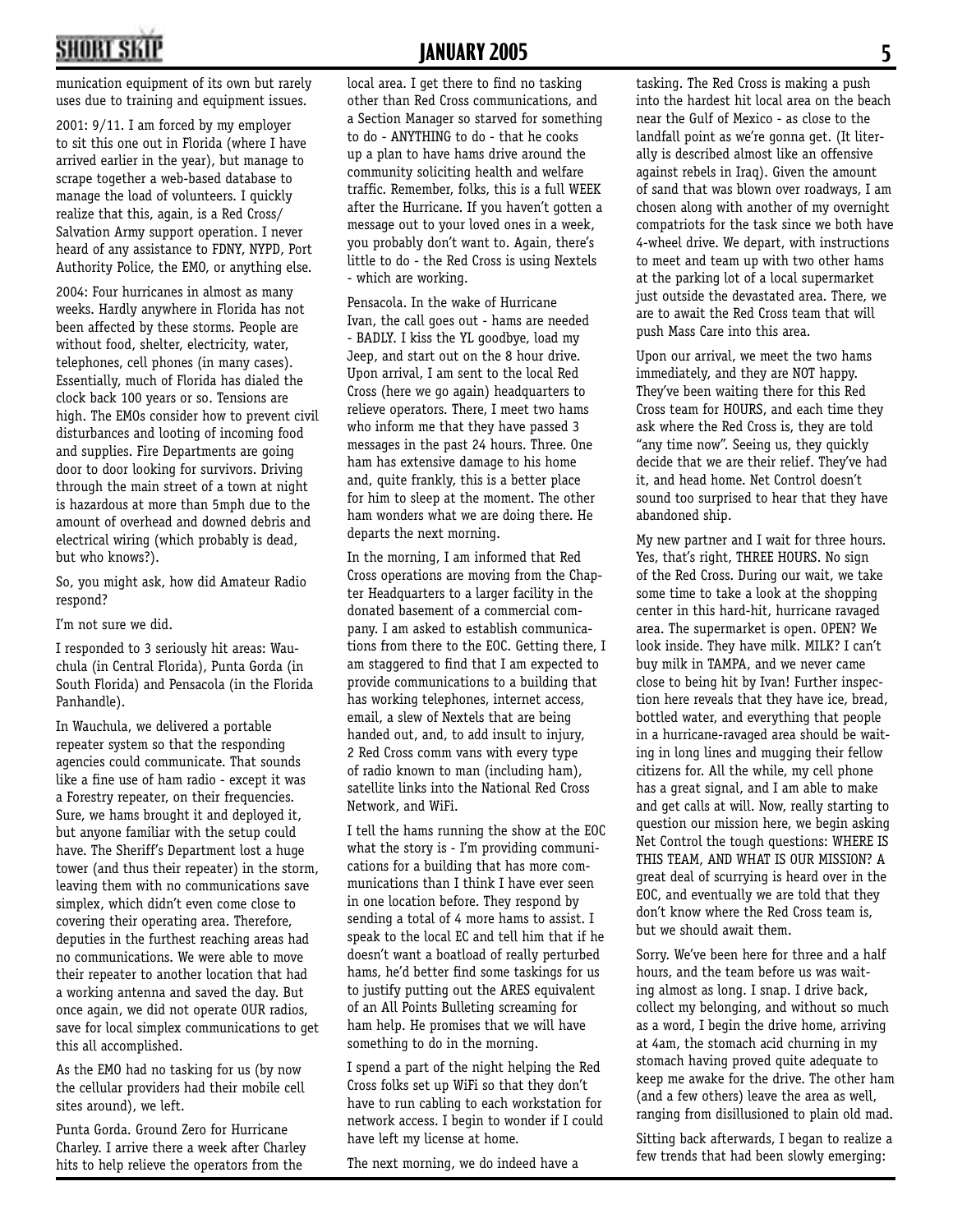1. Ham Radio (well, ARES anyway) has largely become the free communications auxiliary to the Red Cross.

Worse, they already have enough communications capability to more than cover themselves. Their problem? A lack of trained communicators. Suddenly, I grasp why we always seem to be assigned to the Red Cross. I try to remember the last time I was assigned to anyone other than the Red Cross during an emergency. I have to go back almost ten years.

2. The Red Cross doesn't need us.

Even while assigned to the Red Cross, the only task consistently put to hams is to relay shelter census counts. I almost couldn't believe my ears as I heard hams relaying shelter census counts to an EOC when both had fully working landline phones. Why are we used in this scenario? Because they don't have to use Red Cross personnel to do it. For their critical comms, they use Nextel. I can't remember the last time I saw the Red Cross even use their OWN radios, which they have in abundance.

3. Cell phones, mutual aid repeaters, Blackberries are replacing Ham Radio as the inter-agency communications glue.

None of the Emergency Management Offices I worked with had any need for communications outside of these. Cell phone providers rush in mobile cell sites (called "COWs" - Cellular On Wheels - a cell site on a trailer) when an emergency hits - and registered Emergency Management personnel get higher priority on the cell network - so overloaded cell sites are becoming a thing of the past for our served agencies. Blackberries run on the cellular networks and are low bandwidth devices. Even in areas with no electricity, the Blackberry owners were tapping away like mad.

Now, you may say that this isn't the case in your area. You might even be right. However, I think we have seen the end of the era in which Amateur Radio saves the day as a matter of course in this country. In fact, the only example I've seen lately of Ham Radio coming through where all else fails is in the Hurricane Nets to the islands like Cuba, Grenada, and Haiti. In other words, those outside the US.

I see this as in inevitable slide down a slope towards more and more communications capability in the hands of the masses. Look at the revolution in smart cellphones - I carry a Treo 600 - a device from which I can surf the web, get and send email, and make and get phone calls - all in one little device. It wasn't all that long ago (fifteen years, perhaps?) that a cell phone was considered

small if it fit in a briefcase. Where will we be in fifteen more years? Will we be able to still claim that we provide a critical, unique, robust communications capability? I think that once so many forms of communications saturate the general public that they can't all possibly go down during a disaster that we will have lost that argument. Remember when CW was the mode that got you through when all else failed? Now, make that argument to anyone but a CW buff and you'll be laughed at. I remember being able to show my HT to a teenager and see the look of amazement when I made a contact over a repeater to the next County. Now, that same teenager will ask if that big cell phone I'm carrying can play cool ringtones. I rapidly see the day approaching in which we will be relegated to the museums like the dinosaurs that we will have become - a quaint memory of what once was. A nostalgic trip down communications lane. We will, as a hobby, become the macrocosm of CW - outdated, outmoded, and universally laughed at as we try to claim that we are needed somehow.

And then the spectrum vultures will come. —Fred Lloyd, AA7BQ, Founder, QRZ.COM

# Have You Renewed Your Membership? - Please fill out and return application.

| <b>MEMBERSHIP RATES</b><br>Regular memberships \$25.<br>Additional family members at the same address \$6 each.<br>Full time students under the age of 18 \$10.                                                   | AMOUNT ENCLOSED \$ |  |  |  |
|-------------------------------------------------------------------------------------------------------------------------------------------------------------------------------------------------------------------|--------------------|--|--|--|
| <b>PLEASE CHECK</b><br><b>TYES</b> , I wish to continue receiving my printed copy of Short Skip in the postal mail.<br>NO, I do not want to receive Short Skip in the mail. I will view it at http://www.k6bj.org |                    |  |  |  |
| Please send this card and your check to SCCARC, PO BOX 238, SANTA CRUZ CA 95061-0238                                                                                                                              |                    |  |  |  |

#### **Santa Cruz County Radio Club 2005 Membership Application**